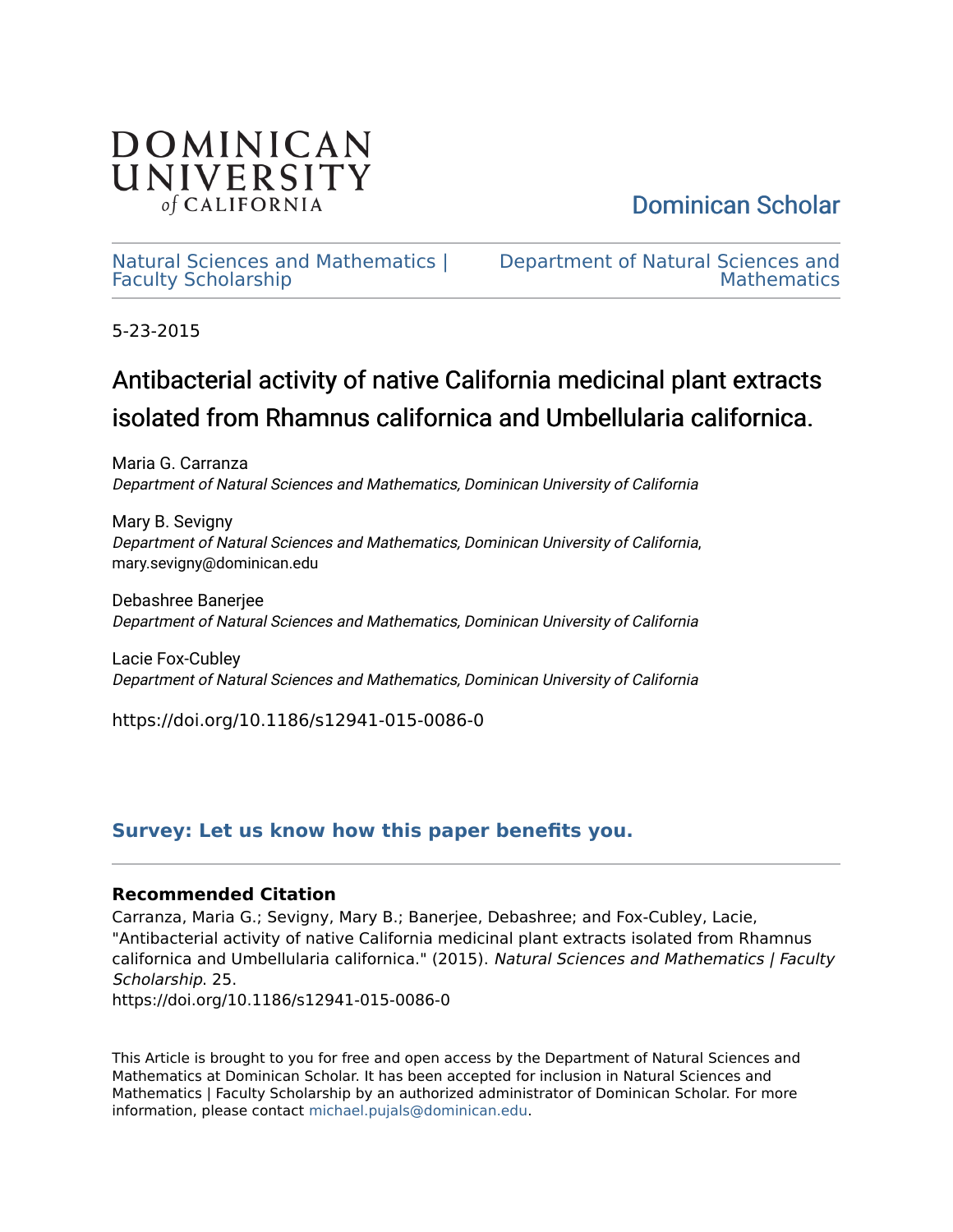# RESEARCH CHEAR CHEAR CHEAR CHEAR CHEAR CHEAR CHEAR CHEAR CHEAR CHEAP CHEAP CHEAP CHEAP CHEAP CHEAP CHEAP CHEAP



# Antibacterial activity of native California medicinal plant extracts isolated from Rhamnus californica and Umbellularia californica

Maria G Carranza<sup>\*</sup>, Mary B Sevigny, Debashree Banerjee and Lacie Fox-Cubley

## Abstract

Background: Antimicrobial resistance (AMR) is a major threat to global public health. Medicinal plants have long been used as remedies for infectious diseases by native cultures around the world and have the potential for providing effective treatments for antibiotic-resistant infections. Rhamnus californica (Rhamnaceae) and Umbellularia californica (Lauraceae) are two indigenous California plant species historically used by Native Americans to treat skin, respiratory and gastrointestinal infections. This study aimed to assess the in vitro antimicrobial activity of methanolic extracts of leaves and bark of R. and U. californica against methicillin-resistant Staphylococcus aureus (MRSA) and other Gram-positive and Gram-negative bacteria.

Methods: Methanolic extracts of leaves and bark of R. and U. californica were prepared by soxhlet extraction and evaluated for their antimicrobial activity against Bacillus cereus, Streptococcus pyogenes, Mycobacterium smegmatis, Staphylococcus aureus, MRSA, Escherichia coli and Pseudomonas aeruginosa using disc diffusion and minimal inhibitory concentration (MIC) assays. Chemical profiling of the extracts was performed using standard methods.

Results: All extracts inhibited the growth of MRSA and other Gram-positive bacteria with MICs of 3.3-6.0 mg/ml. Gram-negative organisms were unaffected by these extracts. U. californica extracts (leaves and bark) had the lowest MIC values. Chemical profiling detected the presence of quinones, alkaloids, flavonoids, cardenolides, tannins and saponins in these extracts. Our study is the first to report the antimicrobial properties of R. and U. californica and illustrates their promising anti-MRSA potential.

**Conclusions:** Our results give scientific credence to the traditional medicinal uses of these plants by the indigenous peoples of California. Further investigation of the secondary metabolites responsible for the antimicrobial activity of these extracts against MRSA is warranted.

Keywords: Methicillin-resistant S. aureus, Medicinal plants, Antimicrobial activity, Rhamnus californica, Umbellularia californica

## Background

The incidence of infections by antibiotic-resistant bacteria has increased significantly over the last decade. In the U.S., over 90,000 infections per year are caused by methicillin-resistant Staphylococcus aureus (MRSA) alone [\[1](#page-6-0)]. Antimicrobial resistance (AMR) has also been found in strains of Streptococcus pneumonia, Escherichia coli, Pseudomonas aeruginosa, and Mycobacterium tuberculosis, to name a few. The emergence of AMR has

prompted the Centers for Disease Control (CDC) and the World Health Organization (WHO) to spearhead efforts aimed at combating this dilemma through public education about the misuse of antibiotics, increased surveillance, and research focused on developing new, more effective therapies [\[2](#page-6-0)]. For thousands of years native peoples across the globe have used traditional medicine to treat many human diseases, including infectious diseases [[3](#page-6-0)]. Native Americans produced traditional medicines from approximately 2700 species of vascular plants [\[4](#page-6-0)]. The medicinal ethnobotanical knowledge of Native Americans has \* Correspondence: [maria.carranza@dominican.edu](mailto:maria.carranza@dominican.edu)<br>Department of Natural Sciences and Mathematics, Dominican University of been an important source for the identification of bioactive



© 2015 Carranza et al.; licensee BioMed Central. This is an Open Access article distributed under the terms of the Creative Commons Attribution License [\(http://creativecommons.org/licenses/by/4.0\)](http://creativecommons.org/licenses/by/4.0), which permits unrestricted use, distribution, and reproduction in any medium, provided the original work is properly credited. The Creative Commons Public Domain Dedication waiver [\(http://creativecommons.org/publicdomain/zero/1.0/](http://creativecommons.org/publicdomain/zero/1.0/)) applies to the data made available in this article, unless otherwise stated.

Department of Natural Sciences and Mathematics, Dominican University of California, 50 Acacia Avenue, San Rafael, CA 94901, USA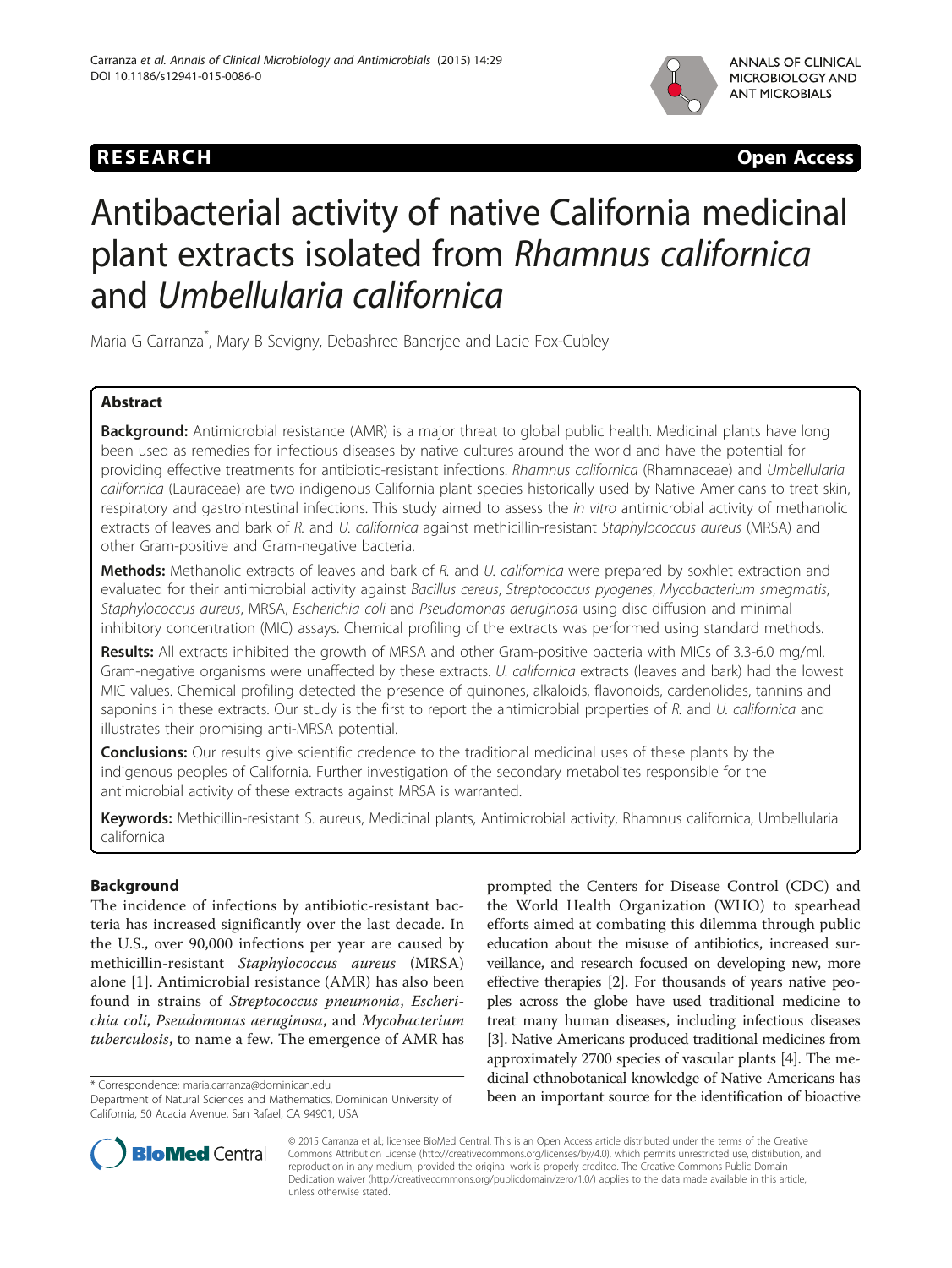plants, and studies show a high degree of correlation between traditional medicinal uses and observed biological activity [\[5](#page-6-0)].

Rhamnus californica (Rhamnaceae) and Umbellularia californica (Lauraceae) are two indigenous California plant species historically used by Native Americans for their medicinal properties [[6, 7\]](#page-6-0). Specifically, R. californica was used as a decoction of leaves for the treatment of poison oak dermatitis (Costanoan tribe); crushed leaves and berries were used to heal infected sores, burns and wounds (Kawaiisu tribe); and a decoction of bark was used to treat grippe (Mendocino and Yokia tribes) [[4, 8](#page-6-0)]. Similarly, U. californica was used as a decoction of leaves and as a steam bath for the treatment of cold symptoms (Karok, Pomo and Kashaya tribes); a poultice of leaves was applied to sores (Karok, Pomo and Kashaya tribes) and used as a treatment for poison oak dermatitis (Costanoan tribe) [[9](#page-6-0)]; a decoction of leaves was used for sore throat and chest congestion (Pomo, Kashaya tribes); crushed leaves were used for nasal decongestion (Yuki tribe); and a decoction of whole plant was taken for stomachaches (Mendocino tribe) [\[4, 8](#page-6-0)]. Earlier chemical studies reported the presence of anthraquinones [[10](#page-6-0), [11\]](#page-6-0) in the genus Rhamnus, while terpenoids [[9, 12](#page-6-0)], alkaloids [[13](#page-6-0)], and flavonoids [[14](#page-6-0)] are reported as major constituents of U. californica [[15](#page-6-0)] with

cyanogens, sugars and tannins as minor constituents [[12](#page-6-0)]. Selected examples of reported structural classes from R. and U. californica are shown in Fig. 1.

The use of both species in Native American traditional medicine for the treatment of symptoms associated with skin, respiratory and gastrointestinal infections provided a rationale for investigating the *in vitro* antimicrobial potential of the methanolic extracts of leaves and bark of Rhamnus californica (Coffeeberry) and Umbellularia californica (California bay or California laurel) against MRSA and other types of Gram-positive and Gram-negative bacteria. We are the first to report the antibacterial activity of extracts from these two species and illustrate their promising anti-MRSA potential.

#### **Methods**

#### Plant material and extraction

Rhamnus californica and Umbellularia californica were obtained from the University of California at Berkeley Botanical Garden (UCBBG). Specimens were authenticated by Dr. Holly Forbes, curator of the UCBBG. Voucher specimens for each species (50.1622 and 71.0162) have been deposited at the UC Berkeley Herbarium. Leaves and bark were separated and oven dried after which they were grinded into fine powder or shavings. Thimbles were

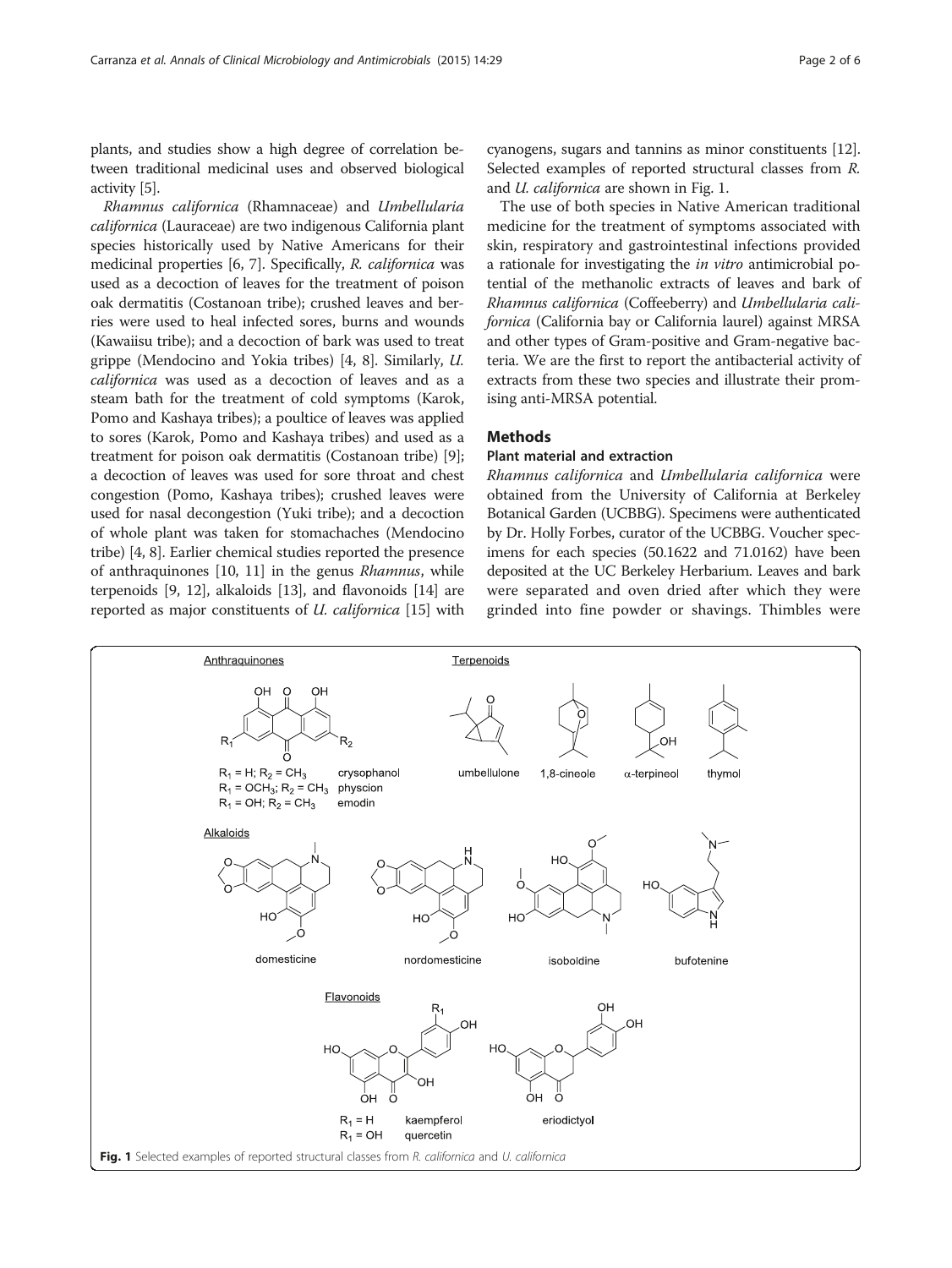filled with dried leaf or bark material (30 g) and extracted using a Soxhlet apparatus. The plant materials were successively extracted with hexanes, dichloromethane, and methanol  $(2 \times 100 \text{ ml}$  for 24 h each). The resulting extracts were filtered, concentrated under reduced pressure, and kept at 4 °C.

#### Microorganisms tested

All bacterial organisms were purchased from the American Type Culture Collection (ATCC; Manassas, VA, USA). Specific strains used were: Bacillus cereus ATCC® 14579™, Escherichia coli ATCC® 25922™, Mycobacterium smegmatis ATCC® 10143™, Pseudomonas aeruginosa ATCC® 10145™, Staphylococcus aureus ATCC® 25923™, methicillin-resistant Staphylococcus aureus (MRSA) ATCC® BAA-1683™, and Streptococcus pyogenes ATCC® 10782™.

#### Disc-diffusion assay

The disc diffusion method developed by Kirby and Bauer was used with some modifications [[16](#page-6-0)]. Initially, bacterial cultures were streaked onto tryptic soy agar plates and incubated overnight at 37 °C to obtain individual colonies. Colonies were then selected and resuspended in tryptic soy broth to achieve turbidity equal to that of a 0.5 McFarland Turbidity standard (BD Biosciences, Franklin Lakes, NJ, USA). Using a cotton swab, the bacterial suspension was used to inoculate a Mueller-Hinton agar plate (Carolina Biological Supply Company, Burlington, NC, USA). Various doses of plant extracts (all dissolved in methanol) were applied to 6 mm diameter paper discs (BD Biosciences), and the discs were then carefully placed onto the surface of the Mueller-Hinton agar plate. Plates were incubated at 35 °C for 20–22 h, after which the diameters of the zones of inhibition around each disc were measured. Streptomycin discs (10 μg; BD Biosciences) were used as a positive control.

#### Minimal Inhibitory Concentration (MIC) assay

The microplate method developed by J.N. Eloff was used, with some modifications, to test the MIC of each extract for each bacterial species that demonstrated susceptibility in the Kirby-Bauer assay [\[17](#page-6-0)]. Briefly, bacterial colonies growing on either tryptic soy or brain heart infusion (BHI) agar plates were selected and resuspended in Mueller-Hinton broth (Carolina Biological Supply Company) to achieve turbidity equal to that of a 0.5 McFarland Turbidity standard. In a 96-well plate, 50 μl aliquots of this bacterial suspension were mixed with various concentrations of each extract (or methanol, as a negative control) for a final volume of 100 μl per well. The plate was incubated at 35 °C for 20–22 h. Due to the slow growth of M. smegmatis, that particular assay plate was incubated for 46–48 h. In order to better visualize bacterial growth, 40 μl of 0.2 mg/ml p-iodonitrotetrazolium violet (INT; Sigma-Aldrich Corp., St. Louis, MO, USA) were then added to each well, and the plate was incubated at 37 °C for another 30 min. Wells were analyzed visually for the development of a reddish hue, which would indicate bacterial growth.

#### Chemical profiling

Qualitative detection of alkaloids, flavonoids, leucoantocyanidins, cardenolides, tannins, saponins, steroids and quinones was performed using standard procedures [[18](#page-6-0)–[21](#page-6-0)]. Each assay was performed in triplicate.

#### Results

#### Antimicrobial activity

The antimicrobial activity of the three methanolic extracts was initially assessed using the Kirby-Bauer disc diffusion assay. Extract doses ranging from 1 to 25 mg were tested on the Gram-negative organisms E. coli and P. aeruginosa and on the Gram-positive bacteria B. cereus, S. pyogenes, S. aureus, and MRSA. Streptomycin (10 μg/disc) was used as a positive control, and 100 % methanol, the extract solvent, was used as negative control. The Gramnegative bacteria were virtually unaffected by the extracts. However, all of the Gram-positive bacteria demonstrated sensitivity to each extract at doses between 1 and 5 mg (Table [1](#page-4-0)). Of the three extracts, the one from R. californica leaves appeared to be the most active. Interestingly, its greatest effect was seen on the only antibiotic-resistant strain tested— MRSA.

#### Minimal Inhibitory Concentration (MIC)

After having determined that all the extracts significantly inhibited the growth of MRSA and other Gram-positive organisms, minimal inhibitory concentration (MIC) assays were performed (Table [2](#page-4-0)). Due to difficulty culturing S. pyogenes within the 96-well plate, the MIC assay could not be carried out on this organism. For the remaining four organisms, MIC values ranged between 3.3 and 6.0 mg/ ml. B. cereus exhibited the greatest sensitivity to the three extracts, and MRSA predictably required slightly higher concentrations to inhibit growth. Although difficulty in growing a lawn of M. smegmatis prevented it from being tested using the Kirby-Bauer assay, the MIC assays demonstrated that even this acid-fast organism was susceptible to the extracts. Additionally, according to these MIC data, the *U. californica* extracts, rather than the *R. californica* extract, appeared to be most active.

#### Chemical profiling

Alkaloids, flavonoids, cardenolides and saponins were detected in the methanolic extracts of R. *californica* leaves and *U. californica* leaves and bark. Leucoanthocyanidins were detected in both *U. californica* leaves and bark but not in R. californica leaves. Tannins were detected in the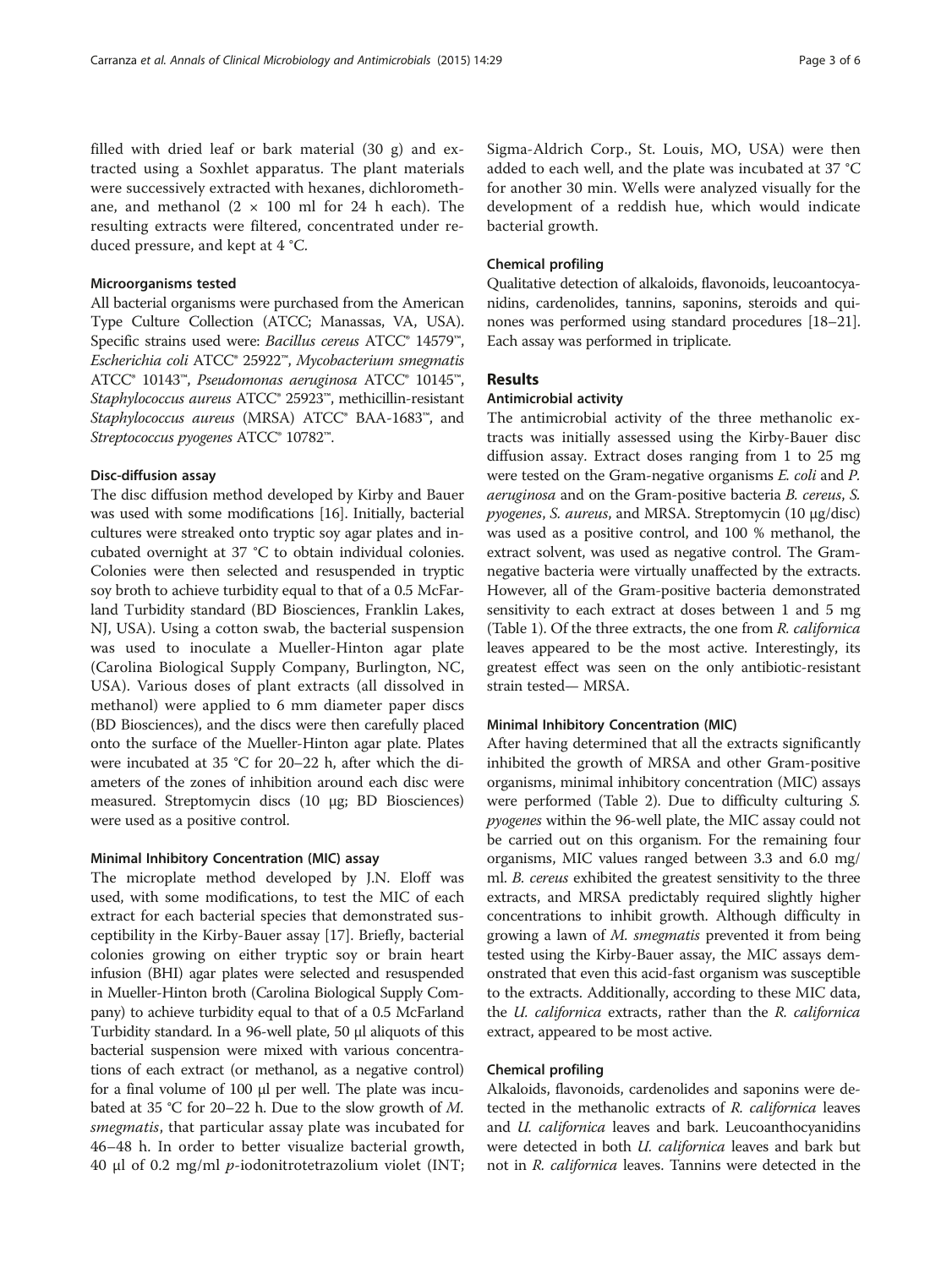| <b>Bacterial Strains</b><br>Diameter of Zone of Inhibition (mm) |       |                          |                |                          |                          |                |                          |  |  |  |
|-----------------------------------------------------------------|-------|--------------------------|----------------|--------------------------|--------------------------|----------------|--------------------------|--|--|--|
|                                                                 |       |                          |                |                          |                          |                |                          |  |  |  |
| R. californica                                                  |       |                          |                |                          |                          |                |                          |  |  |  |
| Leaves                                                          |       | $10.0 \pm 2.1$           |                |                          |                          | 10.0           | 9.0                      |  |  |  |
|                                                                 | 5     | $12.3 \pm 0.5$           |                |                          | $11.0 \pm 1.2***$        | 15.0           | 12.0                     |  |  |  |
|                                                                 | 10    | $13.0 \pm 0.0$           |                |                          | $12.5 \pm 2.1^{\circ}$   | 16.0           | 14.0                     |  |  |  |
|                                                                 | 25    | $14.3 \pm 0.5$           |                |                          | $14.0 \pm 1.4***$        | n.t.           | n.t.                     |  |  |  |
| U. californica                                                  |       |                          |                |                          |                          |                |                          |  |  |  |
| Leaves                                                          |       | $9.0 \pm 0.0$            |                | --                       |                          | 8.0            | 8.0                      |  |  |  |
|                                                                 | 5     | $9.5 \pm 0.5$            |                | $\overline{\phantom{a}}$ | $9.3 \pm 1.0***$         | 9.0            | 11.0                     |  |  |  |
|                                                                 | 10    | $9.3 \pm 0.5$            |                |                          | $10.5 \pm 1.4^{\circ}$   | 10.0           | 15.0                     |  |  |  |
|                                                                 | 25    | $10.0 \pm 0.0$           |                | --                       | $10.9 \pm 2.0***$        | n.t.           | n.t.                     |  |  |  |
| Bark                                                            |       | $\overline{\phantom{m}}$ |                | --                       | $8.0 \pm 0.0^{\Psi}$     | --             | $\overline{\phantom{a}}$ |  |  |  |
|                                                                 | 5     | $9.3 \pm 0.5$            |                | --                       | $12.8 \pm 2.6***$        | 9.0            | 8.0                      |  |  |  |
|                                                                 | 10    | $10.3 \pm 0.5$           |                | $\overline{\phantom{a}}$ | $17.5 \pm 1.4^{\Psi}$    | 10.0           | 11.0                     |  |  |  |
|                                                                 | 25    | $11.7 \pm 0.5$           | --             | $\overline{\phantom{a}}$ | $16.0 \pm 1.2***$        | n.t.           | n.t.                     |  |  |  |
| Streptomycin                                                    | 0.01  | $23.8 \pm 1.2$           | $19.8 \pm 0.2$ | $10.4 \pm 0.3$           | $18.9 \pm 1.0$           | $17.0 \pm 0.0$ | $18.0 \pm 0.0$           |  |  |  |
| Methanol                                                        | 100 % | $\overline{\phantom{a}}$ |                | --                       | $\overline{\phantom{a}}$ | --             | --                       |  |  |  |

<span id="page-4-0"></span>Table 1 Antimicrobial activity of methanolic extracts of R. californica and U. californica analyzed by Kirby-Bauer disc-diffusion assay

Data represented as averages ± SD. --, no significant zone of inhibition; n.t., not tested; <sup>1</sup>, n = 1; Ψ, n = 2; \*\*, n = 4; remaining data (*B. cereus, E. coli*, and P. aeruginosa) represent sample size of 3 ( $n = 3$ )

leaves of both R. and *U. californica* but not in the bark of U. californica. Steroids were only detected in the bark of U. californica but not in the leaves of U. or R. californica. Finally, quinones were detected only in the leaves of R. Californica (Table [3](#page-5-0)).

### **Discussion**

Despite the alarming rise in AMR over the last several years, resistance to antimicrobial drugs is nothing new. In 1945— two years after the mass-production of penicillin— over 20 % of S. aureus strains isolated from hospitalized patients were penicillin-resistant [[22](#page-6-0)]. Subsequent antibiotics such as streptomycin, tetracycline, methicillin, cephalothin, gentamicin, cefotaxime, and linezolid all followed suit, resulting in the emergence of resistant bacterial strains one to four years after their introduction [[22](#page-6-0)]. History indicates that for every new antimicrobial drug developed, a proportion of bacteria will become resistant to it and pose a greater threat to public health. Therefore, alternative strategies must be considered if antimicrobial resistance is to be successfully combated. One alternative is the use of medicinal plants, which for many cultures continue to play a crucial role in the primary care of patients [[3\]](#page-6-0). In fact, the World Health Organization supports combining western with traditional medicinal practices in order to develop truly effective remedies for our modern health challenges [[23\]](#page-6-0).

It is widely accepted that the antimicrobial activities and physiological effects from plant therapies are due to the biosynthesis of secondary metabolites produced by plants as a defense mechanism [\[24](#page-6-0)]. Very limited chemical profiling work has been done on R. californica (as mentioned previously, earlier chemical studies reported the presence of anthraquinones [\[10, 11\]](#page-6-0) in the genus Rhamnus), while terpenoids [\[9](#page-6-0), [12\]](#page-6-0), alkaloids [\[13\]](#page-6-0), and flavonoids [[14](#page-6-0)] are reported as major constituents of U. californica [[15](#page-6-0)] with cyanogens, sugars and tannins as minor constituents [\[12\]](#page-6-0). Our study is the first to detect the

Table 2 Minimum inhibitory concentration (MIC) of methanolic extracts of R. californica and U. californica (mg/ml)

| Plants                | B. cereus ATCC® 14579 | S. aureus ATCC® 25923 | MRSA ATCC® BAA-1683 | M. smegmatis ATCC® 10143 |
|-----------------------|-----------------------|-----------------------|---------------------|--------------------------|
| R. californica Leaves | $4.0 \pm 0$           | $6.0 + 0*$            | $6.0 + 0*$          | $5.0 + 1.4*$             |
| U. californica Leaves | $4.0 \pm 0$           | $4.3 \pm 0.5$         | $5.5 \pm 1.0^*$     | $4.7 + 1.2$              |
| U. californica Bark   | $3.3 + 1.2$           | $4.0 + 0$             | $5.0 + 1.4*$        | $6.0 + 2.1$              |
| Methanol              | $- -$                 | --                    | --                  | $- -$                    |

Values represent averages  $\pm$  SD. –, not active; most experiments were repeated three times ( $n = 3$ ); \* $n = 2$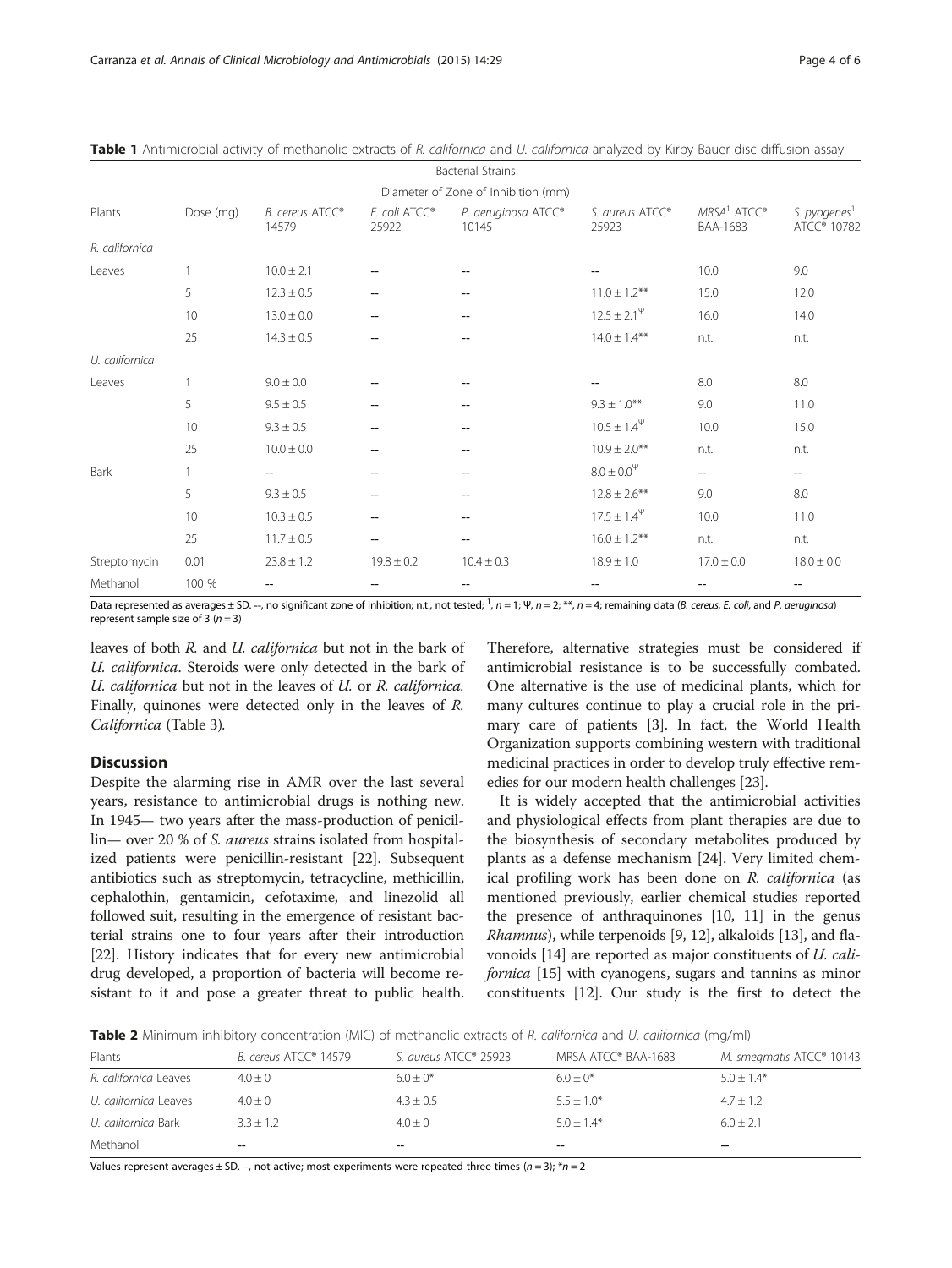| extracts of n. <i>cumbrincu</i> and <i>o. cumbrincu</i> |                |                |                 |  |  |  |  |
|---------------------------------------------------------|----------------|----------------|-----------------|--|--|--|--|
|                                                         | Plants         |                |                 |  |  |  |  |
|                                                         | R. californica | U. californica |                 |  |  |  |  |
|                                                         | Leaves         | Leaves         | Bark            |  |  |  |  |
| Extract Yield (% w/w)                                   | 13.9           | 28.9           | 5.75            |  |  |  |  |
| Alkaloids                                               | $^{+}$         | $+$            | $+$             |  |  |  |  |
| Flavonoids                                              | $^{+}$         | $^{+}$         | $^{+}$          |  |  |  |  |
| Leucoanthocyanidins                                     |                | $^{+}$         | $\! + \!\!\!\!$ |  |  |  |  |
| Cardenolides                                            | $^{+}$         | $^{+}$         | $^{+}$          |  |  |  |  |
| Tannins                                                 | $^{+}$         | $^{+}$         |                 |  |  |  |  |
| Saponins                                                | $^{+}$         | $^{+}$         | $^{+}$          |  |  |  |  |
| Steroids                                                |                |                | $^{+}$          |  |  |  |  |

<span id="page-5-0"></span>Table 3 Extract yield and chemical profile of methanolic extracts of R. californica and U. californica

+, present; −, absent

Quinones +

presence of quinones, alkaloids, flavonoids, cardenolides, tannins and saponins in R. californica (leaves). In addition, alkaloids, flavonoids, cardenolides, saponins, tannins (leaves), and steroids (bark) were detected in U. californica. Individually, each of these classes of compounds varies considerably in antimicrobial capacity [[25](#page-6-0)]. At the same time, some of the structural classes found in R. and *U. californica* have recently shown promising anti-MRSA potential. Specifically, a structural analog of the anthraquinone emodin, found in the genus Rhamnus, and a novel class of synthetic antibacterial cationic anthraquinones have shown potent antibacterial effects against MRSA [\[26](#page-6-0), [27\]](#page-6-0). Likewise, structural analogs of flavonoids kaempferol, quercetin and eriodictyol [[28\]](#page-6-0), found in U. californica, and plant extracts containing terpenoids umbellulone, 1,8-cineole, α-terpineol and thymol among others [\[29](#page-6-0)–[31](#page-6-0)] have shown anti-MRSA activity. Interestingly, even though 1,8-cineole exhibits little inherent antimicrobial activity, it has been shown to enhance the potency of other antimicrobials against MRSA [\[31](#page-6-0)]. Therefore, it is likely that the antimicrobial activity observed herein is due to the synergistic effects of all or most of the secondary metabolites present in each extract [[31, 32\]](#page-6-0). In addition, the many compounds in the extracts may affect the bacteria via several different mechanisms, thus decreasing the likelihood of selecting for a resistant strain.

Our study is the first to report the antimicrobial potential of the methanolic extracts of leaves and bark of R. californica and *U. californica*, all of which significantly inhibited growth of Gram-positive bacteria such as B. cereus, S. pyogenes, and S. aureus, as well as the acid-fast organism M. smegmatis. Most intriguing was the discovery that these plant extracts were effective at controlling the growth of MRSA, one of the most ominous AMR strains, with MICs of 3.3-6.0 mg/ml. While we acknowledge that these MIC

values are relatively high (in comparison to the generally accepted notion that plant extracts have significant antimicrobial activity if their MIC values are 100 μg/ml or lower), the fact that the two Gram-negative organisms E. coli and P. aeruginosa were virtually unaffected by these extracts is noteworthy and indicates that the antimicrobial effects on the Gram-positive organisms are specific and thus significant. This complete lack of activity on the Gram-negative organisms is most likely due to the protective nature of the outer membrane of their cell walls. Furthermore, MIC values similar to those obtained in this study have been reported recently by other researchers, such as: Farooqui et al., who tested the antibacterial activity of C. Sinensis and J. Regia against multidrug-resistant bacteria including MRSA [[33\]](#page-6-0); Siwe Noundou et al., who demonstrated the antibacterial activity of A. floribunda against B. cereus and S. aureus [[34](#page-6-0)]; and Zuo et al., who tested the antibacterial activity of 19 Chinese medicinal plants against MRSA [\[35](#page-6-0)]. Interestingly, the study by Zuo et al. showed that the MIC value of the isolated active component was 20-times greater than that of the crude extract [[35](#page-6-0)].

Due to the limited amount of starting material available it was not possible to test the antimicrobial activity of our plant extracts on an extensive number of microorganisms. However, we successfully assessed the *in vitro* antimicrobial activity of these plant extracts against a MRSA strain (ATCC® BAA-1683, originally isolated from a patient at the Henry Ford Hospital in 2004) and a variety of Grampositive and Gram-negative bacteria. Further investigation of the antimicrobial activity of these extracts against other clinical isolates of MRSA is warranted.

#### Conclusion

Our results demonstrate the antimicrobial properties of R. and U. californica and illustrate their promising anti-MRSA potential. The findings reported herein give scientific credence to the traditional medicinal uses of these plants by the indigenous peoples of California and suggest that extracts of R. and U. californica merit further chemical study as natural antibiotics to identify the secondary metabolite(s) responsible for their antimicrobial activity, since such structures could serve as valuable therapeutic anti-MRSA leads.

#### Competing interests

The authors declare that they have no competing interests.

#### Authors' contributions

MGC conceived of the study, participated in the plant collection and carried out the extraction and chemical profiling of extracts. MBS designed the disc diffusion assay. MGC and MBS designed the MIC assay. LF carried out the disc diffusion assay. DB carried out the MIC assay and performed statistical analysis. MGC and MBS drafted the final manuscript. All authors read and approved the final manuscript.